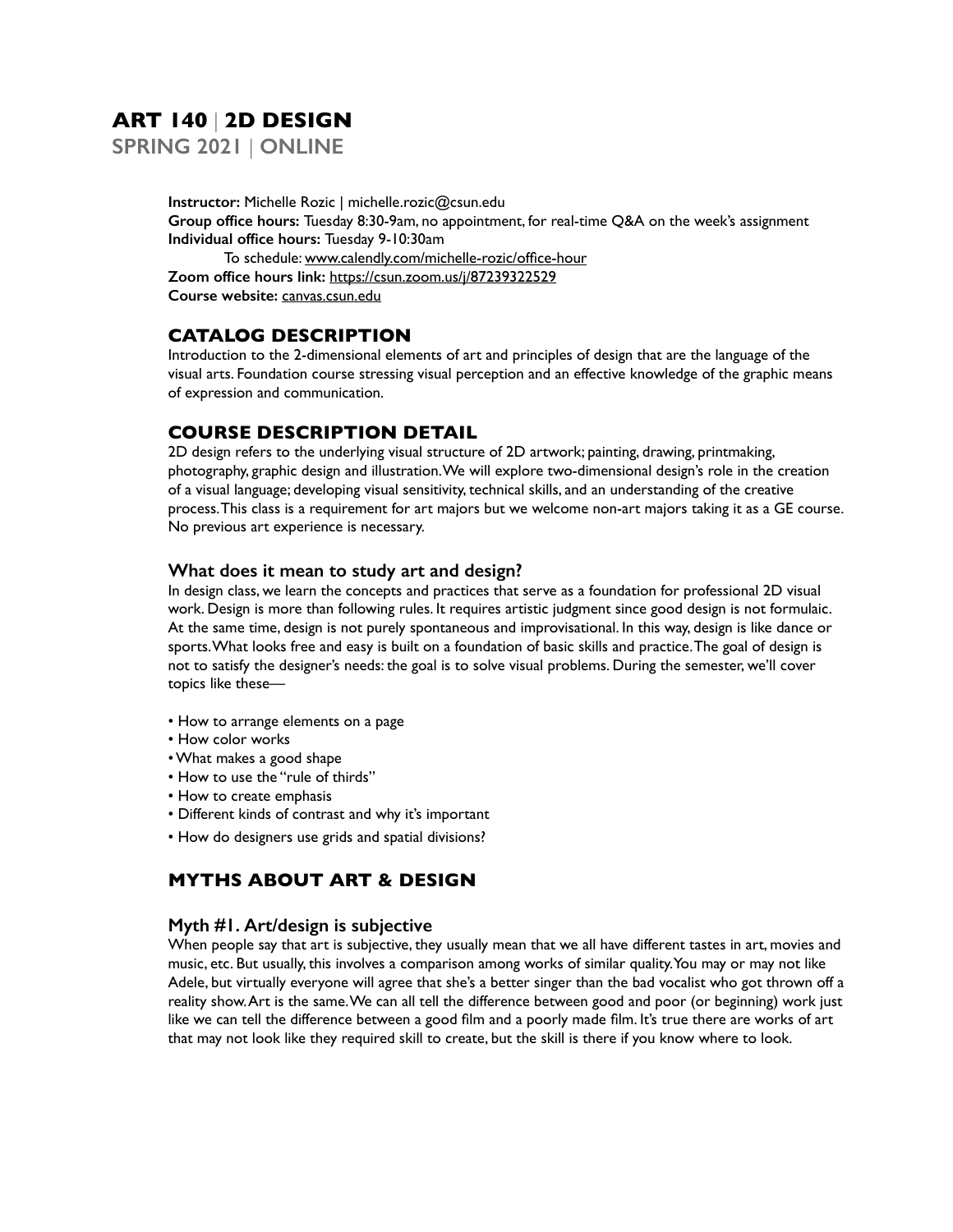### **Myth #2. Art/design is about therapeutic self-expression**

We live in the aftermath of 60s counter-culture, especially here in California. In the 60s, the Esalen Institute in Big Sur was one of the dominant forces in the influential human potential movement and its concern for self-actualization. California was also the home of the California Self-Esteem commission (1987-1990), a task force that sought to lower crime rates, violence and academic failure by raising self-esteem. We still feel the echoes of these influences in the belief that art is therapeutic.

It's true that art can be therapeutic. But at the university level, art and design are not necessarily therapeutic. One analogy would be studying music. Playing music can be therapeutic and inspirational, but for professional musicians, playing is also work that requires study and practice. Studying art is similar. It takes discipline and practice to create a good website, work on movie visual effects or show at a gallery. We've discovered that many students like this professional orientation to design because it's practical and concrete. In our class, everything we do is based on concepts that have a broad range of application.

### **Myth #3. Art/design is freedom**

In the US, we're taught to think of freedom as negative freedom—freedom from obligation and constraint. The study of art, on the other hand, is premised on the idea of positive freedom. In positive freedom, we become free by entering into practices that develop our skills and sensibilities. Think about it like language. If you're a beginner at speaking a foreign language, you're not free to express yourself. Your vocabulary is limited. You don't know how to say what you mean. Art is similar. Without an understanding of creative vocabularies and how art works, it is difficult to express oneself visually. In art, we become free through study and practice. We learn how our art comes across through frequent critique. Skilled mature artists make it look easy because they are free. But they didn't start out that way!

# **Myth #4. Art/design = graphic design**

This class may seem like a graphic design class because we use Illustrator, a program used by graphic designers. But it's more accurate to say that in this class, we cover design in a broad general way, and that graphic design is a specific discipline. Not everything we do can be directly applied to graphic design which has a specific history, rules and practices.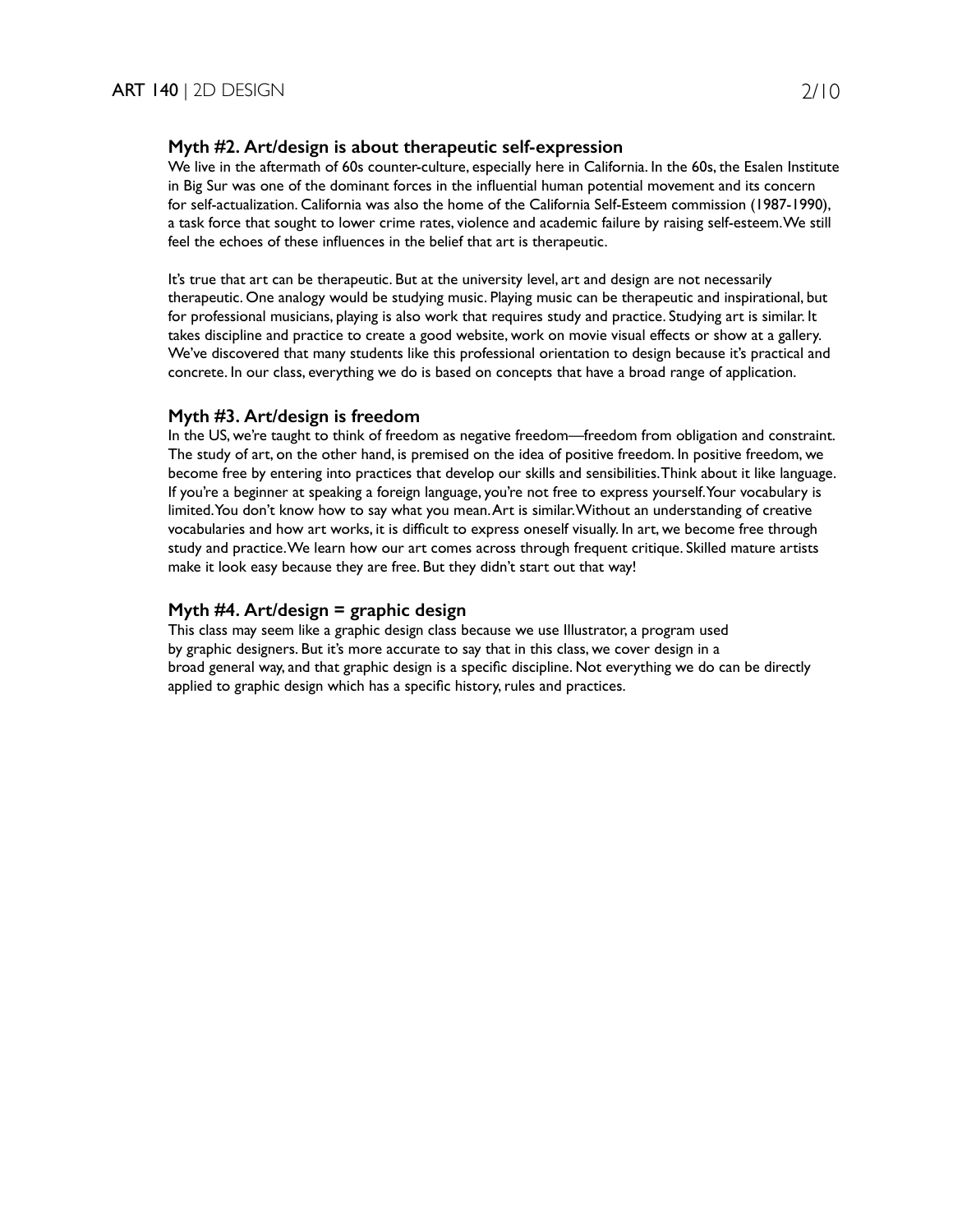# **SAMPLE EXERCISES AND PROJECTS**









**LEFT COLUMN** Coloring exercise (Illustrator) Value exercise (Pencil) Student work: Photo Montage Project (Illustrator)

> **RIGHT COLUMN** Student work: Creature Project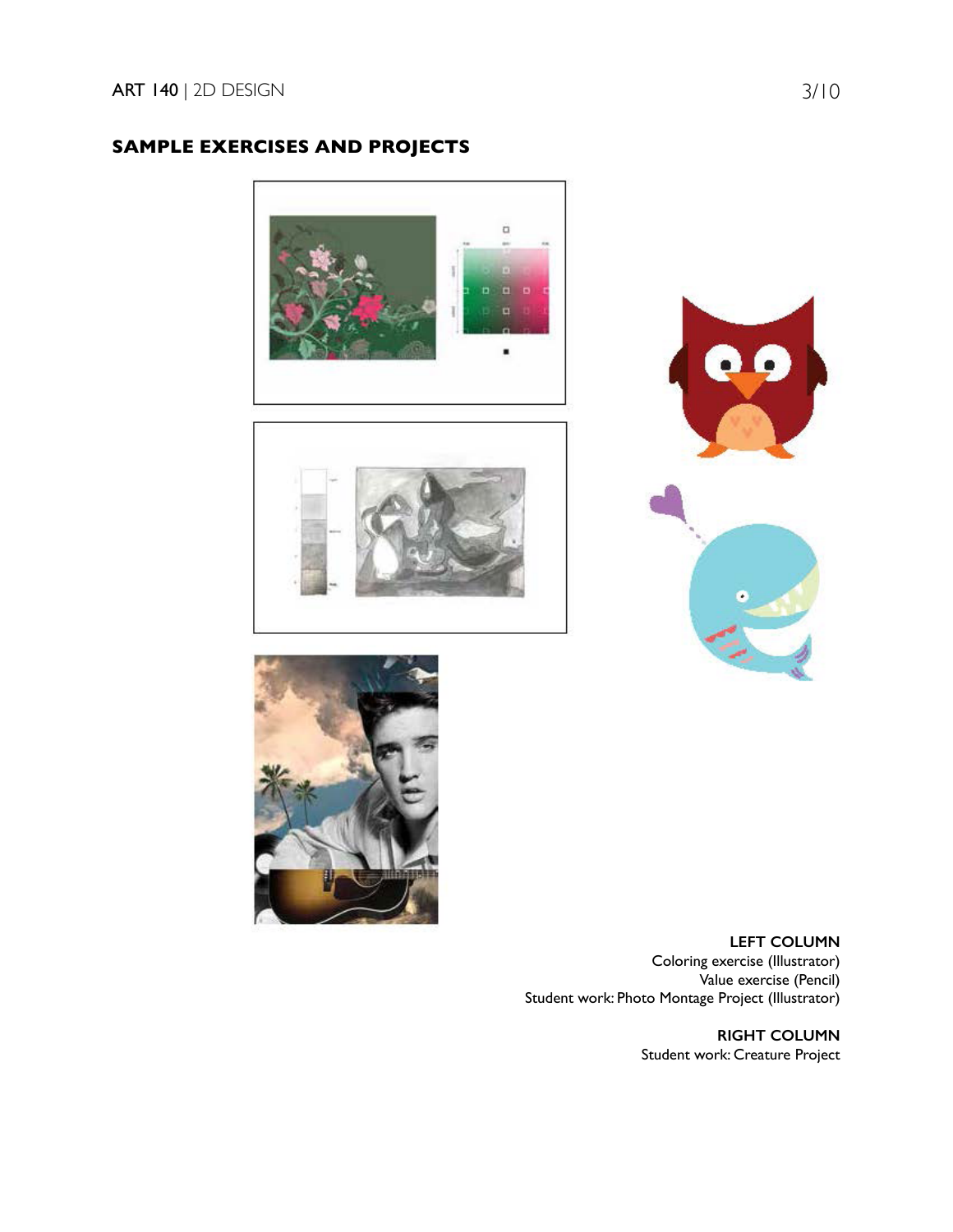# **CLASS ACTIVITIES**

Each week there will be short videos to watch, readings and accompanying exercises/projects. Most will be completed on the computer in Adobe Illustrator. Some will involve basic shading with a pen or pencil, sketching on tracing paper, or taking photos using a camera phone or digital camera. Most weeks there will be open book/note/video quizzes and group discussions based on that week's topics.

# **SCHEDULE AND CLASS WORK**

The class is asynchronous, meaning we will not have required online Zoom meetings where everyone meets at the same time. I am available to answer questions by email. Tuesday mornings I am available for drop-in Zoom group office hours to answer general questions about the week's assignments, and for scheduled Zoom individual office hour appointments.



• Assignments posted Saturday by noon

- First submissions due Tuesday by noon
- Receive feedback Wednesday by 5pm
- Revisions due Thursday by 11:59 pm

This schedule is subject to change. Block out a four-hour time block to complete the assignment (on Sat/ Sun/Mon/Tues) and about 1.5 hours to complete revisions (Wed/Thurs). Past students found it helpful to look at projects Saturday to preview the anticipated work and plan the week. Some weeks may take less time. Others may take more. As the semester progresses you will become better at projecting how much time it will take for you to complete the week's work. It's up to you whether you want to do everything in one block of time or break it up into smaller blocks, but you'll usually need at least a one-hour block to be productive. A big part of successfully navigating the course is managing your time to complete submissions by the due date.

All assignments will be submitted through Canvas, with instructions given weekly. Emailed submissions will not be accepted.

For physical work, your phone camera is a great tool to photograph and submit work. Watch the Canvas video *Taking photos of artwork to upload* for tips on how best to photograph work for submission.

Please keep me informed of anything I need to know about the evolution of your health or situation just like you would during face-to-face classes. The schedule is based on keeping us on track to complete work, but it will consider disruptions as we are still in the midst of a pandemic and difficulties it may bring.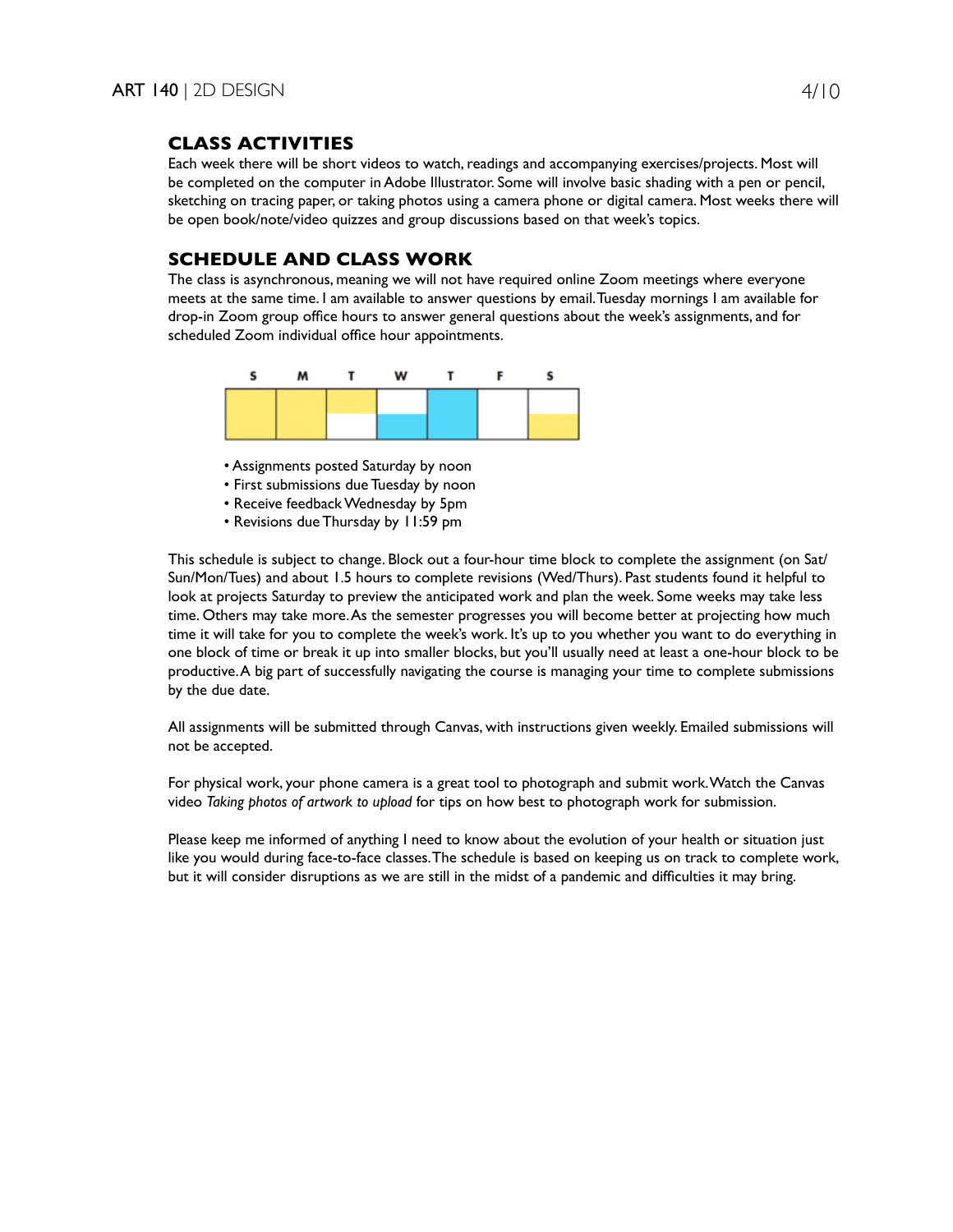# **REQUIRED SUPPLIES**

# **Computer, software and internet**

Computer with current version of Adobe Illustrator. As a CSUN student you can download illustrator without charge. Setup through CSUN IT may take several days. Start your request soon. https://www.csun.edu/it/adobe-creative-cloud-students

You need bandwidth sufficient to watch short videos, download and upload files. If you don't have a suitable computer or reliable internet you can borrow a laptop and/or hotspot from CSUN. https://www.csun.edu/it/device-loaner-program

# **External hard drive or cloud storage**

An external hard drive or cloud storage. CSUN student's are automatically provided with a myCSUNbox cloud storage account. https://www.csun.edu/it/mycsunbox

Lost work is not a valid excuse for not turning a project in. Use a primary storage (i.e. computer's hard drive) and secondary backup (i.e. external drive or cloud storage) and save work frequently while working.

# **Digital camera**

Such as a cell phone camera.

# **Pencil, pen, sharpener, eraser**

Generally, HB, B or 2B graphite pencils work well for achieving a wide range of value. Pencils with an H designation like 4H or 6H will be too hard and too light and won't work well for our assignments. Very soft graphite such as 4B or 6B will be too dark. A standard #2 pencil can work, though the quality of graphite will be lower than that of an artist quality graphite pencil. While any black pen is fine, one with a sharp marker felt point like a razor point pen or Micron pen is best to achieve consistent line weight and value. White erasers work best, such as Magic Rub erasers, pink erasers are not recommended.

# **Tracing paper**

Tracing paper is translucent paper available at most art supply stores. We will use it for sketching, to use as an overlay to easily make changes for variations of designs before refining them in Illustrator. On Amazon, the Strathmore 9x12 inch 50-sheet pad is available for about \$6.

|  | ш<br>m |
|--|--------|
|  |        |

# **Gray scale & value finder**

A gray scale value finder will be used as an aid to help see value. Available from Amazon for about \$9 or from many art supply stores. On Amazon, a set containing a color wheel pocket finder costs the same as the individual gray scale and value finder, so the set may be worth considering. If you don't buy one, you can print a provided pdf as a substitute.

# **Printouts**

You need to print several PDFs for exercises. Any printer will work using regular white copy paper.

# **Textbook**

The course text is provided as a free downloadable PDF from Canvas.

置

**ATEN**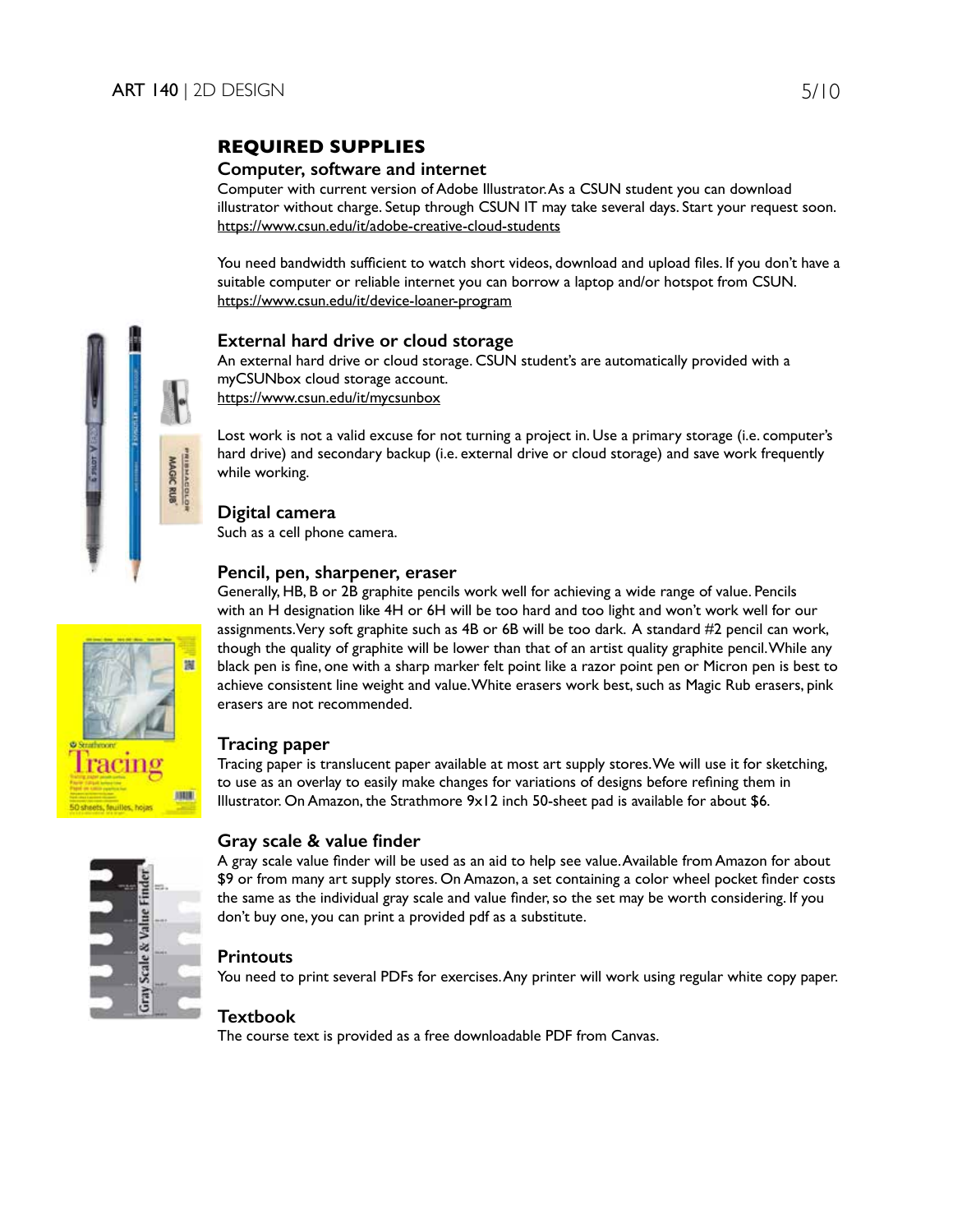# **UNDERSTANDING ONLINE LEARNING**

# **Is there any real difference between taking an online class at a CSUN and watching YouTube?**

Yes! While YouTube and other instructional videos can be a great resource there are important differences—

1. YouTube instructors typically aim to build brands and get subscribers. They therefore teach material that gets views. You'll find lots of technical content and videos on flashy techniques. CSUN art instruction is different. We look at design from the inside out. Rather than cover impressive effects, we start with the un-impressive basics. Our aim is to give you foundational skills that will help you for years to come. Plus, YouTube instruction isn't made to be viewed in sequence. Our class starts with the basics and gets progressively more complex helping you to reinforce and build upon your knowledge.

2. One of the most important aspects of learning is getting good feedback. That's something you won't get by simply watching a video.

3. The design course you're taking is unique. It covers a lot of useful information you won't get anywhere else. While we teach standard design concepts like shape, composition and color, we also cover material targeted for our screen-oriented world. The content of this class will help you to make traditional artwork. However, the course also covers approaches that can be applied to interaction design, motion design and anything that appears on a screen.

4. Our instructors have a lot of experience and education, and go through a rigorous vetting process. Our instructors have done everything from showing at galleries and museums like the Getty Center to doing design work for films like Men in Black 3.

5. When you're done with your studies at CSUN you get a degree!

#### **Time Management**

Online courses require greater personal responsibility of time management, especially if you are balancing a full schedule of online courses with variable deadlines, work, or other personal responsibilities. If it isn't already part of your daily practice, set up a weekly planner. Some people prefer paper, a pocket-sized weekly planner or a large calendar pinned to the wall. Others prefer virtual so the calendar can sync across devices and be shared with others. I use google calendar exclusively and like that I can access it from anywhere from multiple devices. I color code calendars so work, personal, and family are easy to see. Recurring obligations are blocked in, such as classes I teach. Personal time is blocked in, such as lunch. Some calendars are shared to ease scheduling of group events, such as my family calendar.

Set aside dedicated blocks of time each week for this class, and write in the work to be completed. Note due dates. This will afford you the time to complete assignments each week. If you finish a task early, enjoy your free time before your next event begins.

Working at home, show up prepared. Do your best to ensure you have materials to work at the start of each work day, including technology and art materials, an internet connection, and some kind of phone or other device to access online course content.

Read this short article for additional time management tips: https://www.copper.com/blog/google-calendar-planning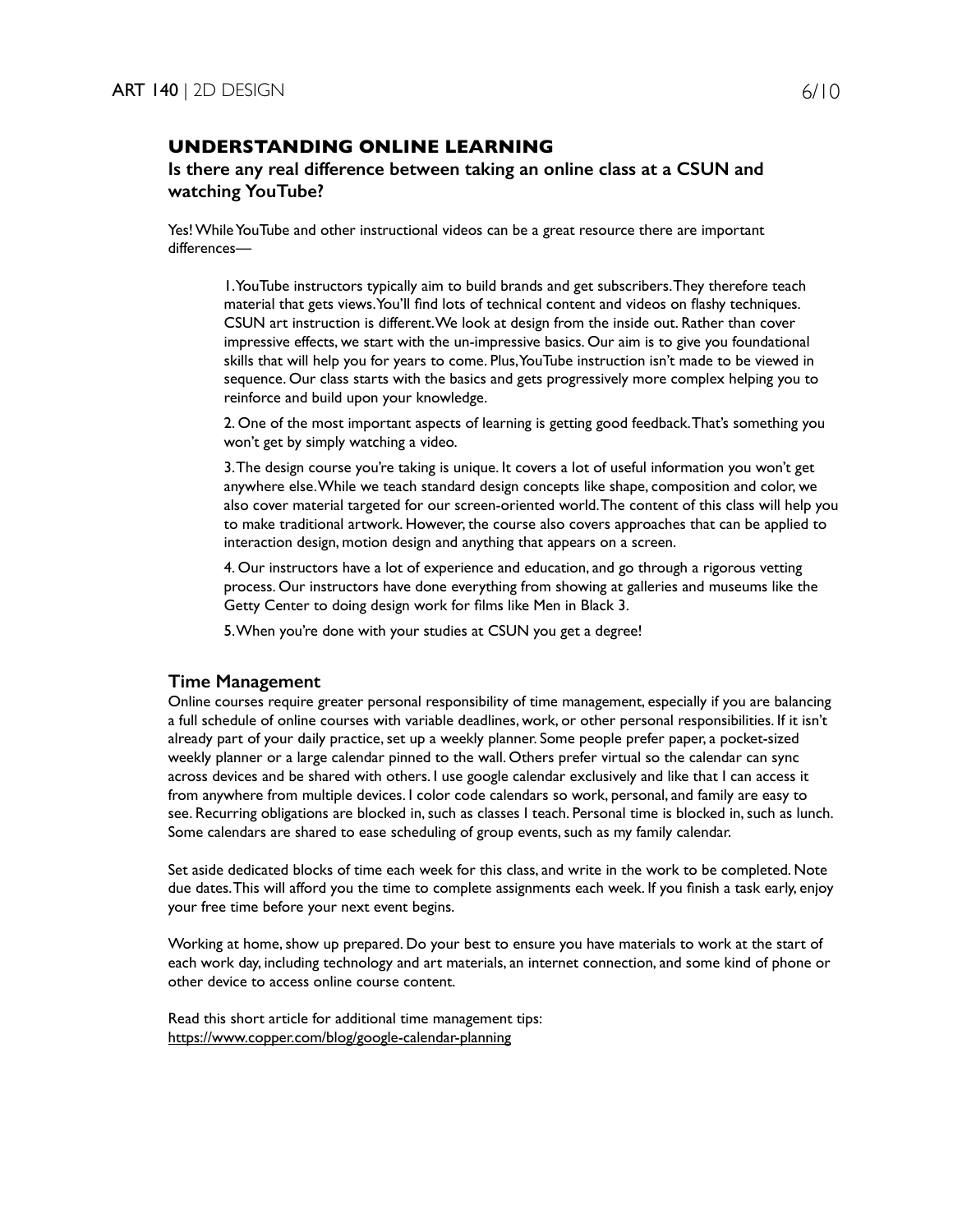# **GRADING**

Grades will be given on the standard point system with +/- grading

A: Outstanding achievement, above requirements with extra time and effort

B: Requirements met with very good achievement and clear understanding of objectives C: Requirements met with average effort and work

D: Requirements met with minimum effort and careless work, barely passing

F: Failure, minimum requirements not met, inadequate understanding of course material Incompletes given only in documented emergency circumstances

### **Grading Percentages**

80% Assignments 20% Quizzes and discussions

**Assignments:** Each week's assignment will be graded using a rubric targeted for the assignment. Criteria typically includes demonstrated understanding of the assignment objectives, how well the concepts and tools are applied, craft, and the ability to extend the assignment in a meaningful way, going beyond a simple duplication of the provided examples. Following feedback suggestions does not automatically mean that a completed assignment is deserving of a good grade. My aim is to help you make your work the best it can be. Better is not always great, though that is our aspiration.

**Quizzes and discussions:** Based on the week's topics. Quizzes are open book/note/video.

### **Citizenship**

Basic consideration for the instructor, guests and fellow students. This means submitting work with proper file names, submitting to proper modules, participating with courtesy in discussion forums, professionalism with communications, etc. Most students are good citizens.

#### CSUN student code of conduct:

www.csun.edu/studentaffairs/pdfs/standards\_student\_conduct.pdf

### **Late Work**

Late work will be accepted for 10% off the first assignment submission day late (i.e. submitting a Tuesday submission by Thursday's deadline), and 50% off if it is two submission days late (i.e. submitting a Tuesday submission by the following Tuesday's deadline). Work will not accepted after one week late. The module will be closed and you won't be able to submit. No make up quizzes or discussion participation points. Exceptions only in documented emergencies. Assignments are due twice each week and build upon each other. The number one comment from previous students is *don't fall behind*! Work can be turned in early.

Back up your work! Lost work is not a valid excuse for not turning a project in. Use a primary storage (computer's hard drive) and secondary backup (external drive or cloud storage).

#### **Revised Work**

All graded work can be edited and re-submitted for a second evaluation by the last full day of instruction. Re-evaluation does not guarantee a higher grade. Points deducted due to the late work policy or an incomplete submission can not be made up.

#### **Plagiarism**

All work created in this course must be original content. Please review the CSUN policy on plagiarism.

### **Attendance**

Class will be asynchronous. Grades will be calculated based on performance.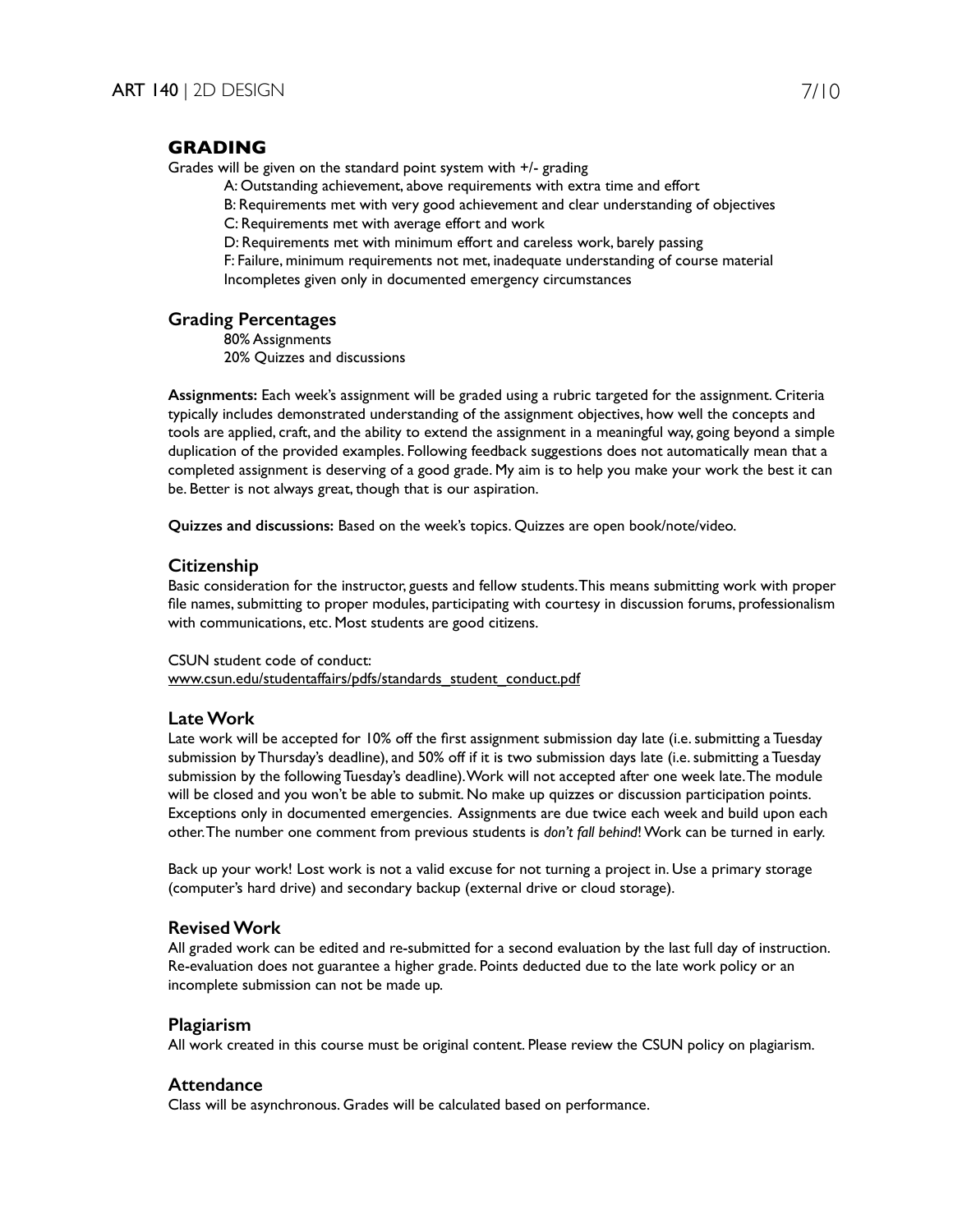# **GENERAL FEEDBACK AND EMAIL RESPONSES**

### **When is the instructor available?**

I will check email and Canvas periodically M-F between 9am-5pm and respond typically within 48 hours. I will inform you if I am unavailable during the normal workweek. Tuesday mornings I will be on Zoom office hours for a 30 minute group drop-in offce hour appointment to answer general questions about the week's assignments. 30 minute individual office hour appointments will follow and can be booked back to back if you require additional time. If you have questions or are struggling please contact me to talk so I can help, either through email, or by signing up for an appointment. To schedule please visit: www.calendly.com/michelle-rozic/office-hour

### **How will you receive feedback on your work?**

Each assignment will be submitted to Canvas, with grading and feedback given on the project upload. If this is your first time using Canvas, please visit https://www.csun.edu/it/canvas for tutorials. While online learning is different from face to face learning in many ways, do not hesitate to ask any questions you would normally ask so you don't get behind if you need additional information or feedback. It is up to you to reach out just like you would speak up in the classroom.

### **Email**

CSUN considers your CSUN email account to be the official means of contacting you. This means that if the University or I send something to this address, we will assume that you received the information and you are consequently responsible for it. If you regularly use another account, please set your CSUN email to forward to your preferred email account.

Before sending an email please check the syllabus or Canvas to see if you can find the answer there. In your email, include the class number, 140, in the subject line along with what the message is about. Keep your message professional and concise, using a salutation (opening) and valediction (closing). Please grammar and spell check. Emails will be returned within one to two business days.

# **Emergencies**

If you have an emergency, please email me with the word EMERGENCY in the subject line as soon as you are safely able to do so.

### **Resources on Health and Safety Related to Covid-19**

Please see the official University Covid-19 updates page: https://www.csun.edu/covid-19

Check this page frequently, along with your CSUN email, to stay up to date on advisories and expectations. Faculty will follow advisories posted on this page in the administration of course work.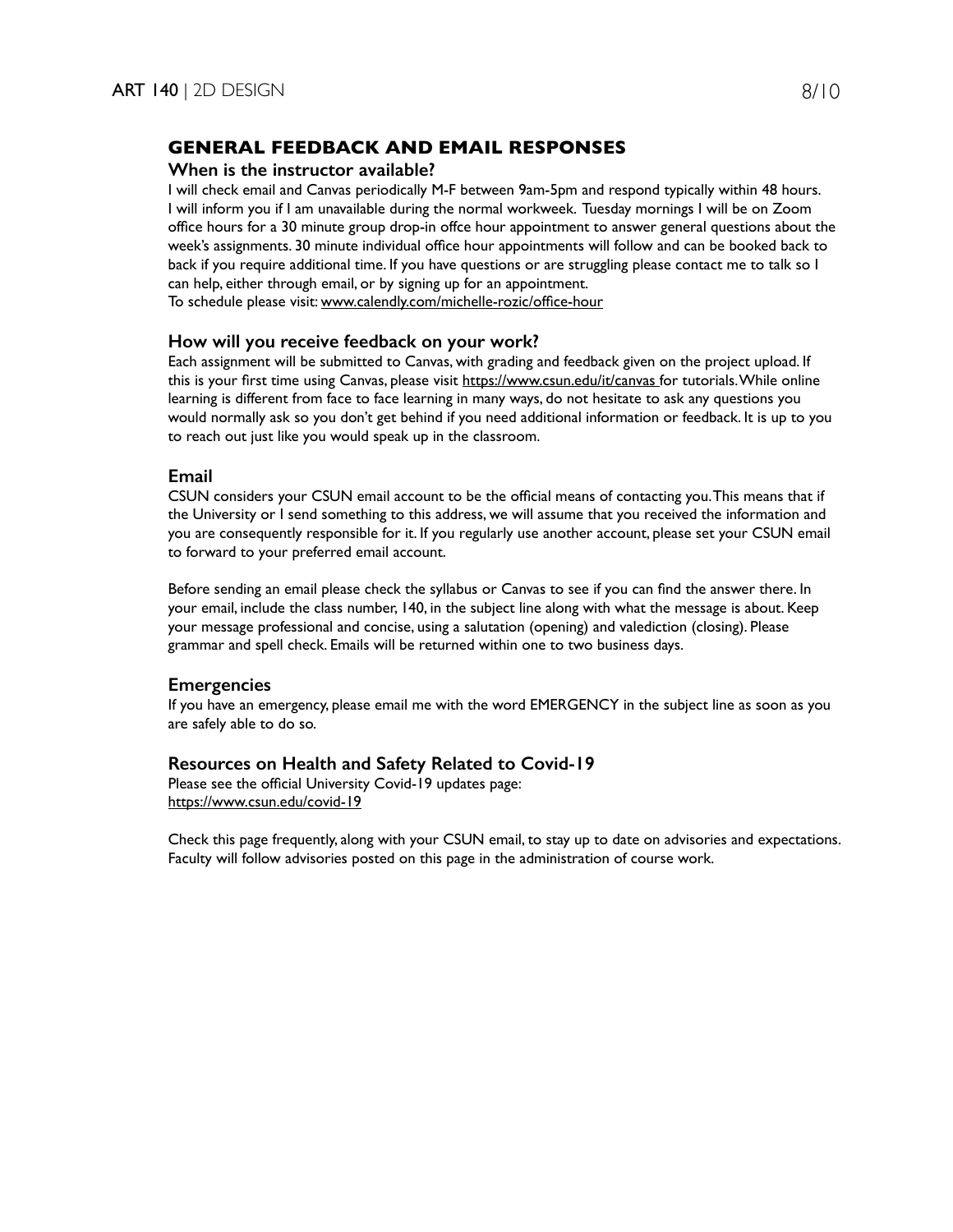### **ZOOM ETIQUETTE**

1. (Group Zoom) **Mute microphone:** Unmute only when talking. The microphone icon is in the lower left corner.

2. **External microphone:** If you have a lot of online courses, you may want to use an external microphone headset for highest hearing and speaking quality.

3. **Video:** When possible, keep video on. Turn off your video if you are talking to someone else, eating, or anything else that may be distracting to other attendees. Contact me if you have concerns.

4. **Use your real name:** A waiting room will be used for zoom meetings. Use your real first and last name so I know who you are to let you into the meeting. Please include your preferred pronouns (i.e. she/her/hers, he/him/his, they/them).

5. **Be on time:** Arrive a few minutes early to test out equipment and get setup.

6. **Chat:** Keep chats related to the course. Remember they are public and a record may be kept.

7. **Raise hand:** Use the raise hand feature if you have a question, or physically raise your hand if your video is on. Once called on, unmute the microphone.

8. **Sign-offs:** If you are speaking, sign-off by saying something like: "I'm done." "Thank you." or "That's all." This will let everyone know you are finished with your comment or question.

9. **Professional attire:** Consider any course zoom or office hour meeting to be a professional meeting and dress as you would for an in person professional meeting. Clothing is required.

10. **Background:** When possible, log into your meeting from a distraction free, quiet environment. Natural day light from the side is flattering. Avoid backlit situations. Scan your space to ensure everything in frame is acceptable for a professional meeting. If you are unable to adjust your space, consider using a virtual background to create a more neutral environment.

11. **Coworkers:** If needed, coworkers (pets, siblings, children, partners, roommates) can attend!

### **CSUN SUPPORT SERVICES FOR STUDENTS**

CSUN has a range of resources to support your academic goals, engagement with campus activities and physical and mental health. I encourage you to browse the links below throughout the semester and the rest of your time at CSUN.

www.csun.edu/dres/studentservices/csun\_resources.php

#### **Students with Disabilities**

The California State University does not discriminate on the basis of disability in admission or access to, or treatment or employment in, its programs and activities. If you have a disability and need extra assistance or accommodations with aspects of this course, please register with the Disability Resources and Educational Services (DRES) office or the National Center on Deafness (NCOD). The DRES office is located in Bayramian Hall, room 110 and can be reached at (818) 677-2684. NCOD is located on Bertrand Street in Jeanne Chisholm Hall and can be reached at (818) 677-2611. If you would like to discuss your approved accommodation with me, please contact me to set up an appointment.